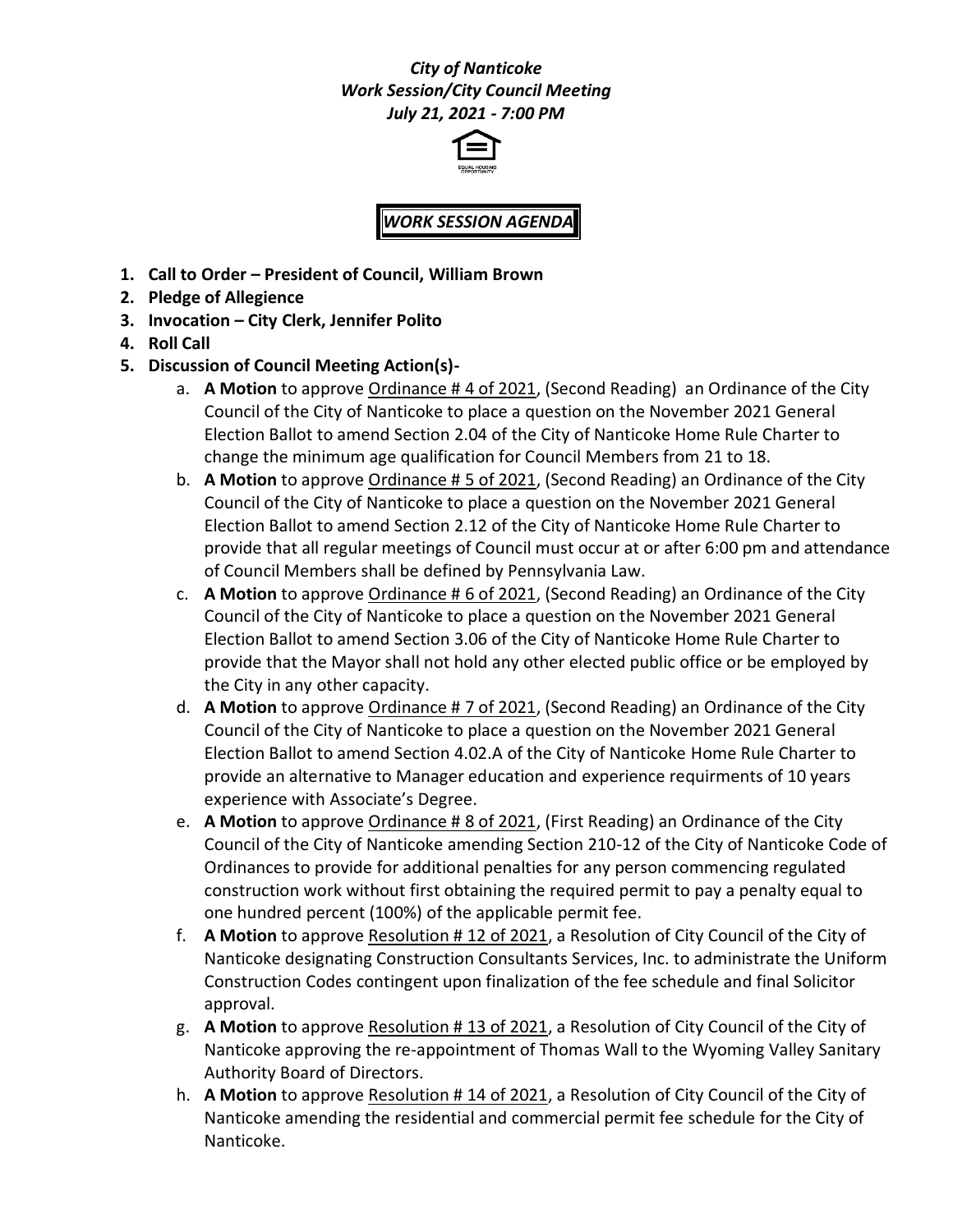### **6. Administrative Updates for Council –**

**-Mayor Kevin Coughlin** has submitted the June 2021 Department Reports for Council's review and Jennifer Polito has posted them on the City's website.

**-Mayor Kevin Coughlin** executed Executive Order #18 of 2021, appointing Nicole Pulju as the City's 504 Officer in light of Mr. Jack Minsavage retiring effective July 23, 2021.

**-Mayor Kevin Coughlin** executed Executive Order #19 of 2021, re-appointing Thomas Wall to the Wyoming Valley Sanitary Authority Board of Directors for a 5-year term expiring December 31, 2025.

#### **-Donna Wall has update(s):**

**7. Work Session Adjournemnt**

# **COUNCIL MEETING AGENDA**

- **1. Comments from the Public –** Agenda item(s) only.
- **2. Old Business-**

None

- **3. New Business**
	- **a. A Motion** to approve the minutes from the July 7, 2021 Council Meeting.
	- **b. A Motion** to approve the payment of the bills in the total amount of **\$ (Payroll) \$ 111,200.72 (Accounts Payable) \$**
	- **c. A Motion** to approve Ordinance # 4 of 2021, (Second Reading) an Ordinance of the City Council of the City of Nanticoke to place a question on the November 2021 General Election Ballot to amend Section 2.04 of the City of Nanticoke Home Rule Charter to change the minimum age qualification for Council Members from 21 to 18.
	- **d. A Motion** to approve Ordinance # 5 of 2021, (Second Reading) an Ordinance of the City Council of the City of Nanticoke to place a question on the November 2021 General Election Ballot to amend Section 2.12 of the City of Nanticoke Home Rule Charter to provide that all regular meetings of Council must occur at or after 6:00 pm and attendance of Council Members shall be defined by Pennsylvania Law.
	- **e. A Motion** to approve Ordinance # 6 of 2021, (Second Reading) an Ordinance of the City Council of the City of Nanticoke to place a question on the November 2021 General Election Ballot to amend Section 3.06 of the City of Nanticoke Home Rule Charter to provide that the Mayor shall not hold any other elected public office or be employed by the City in any other capacity.
	- **f. A Motion** to approve Ordinance # 7 of 2021, (Second Reading) an Ordinance of the City Council of the City of Nanticoke to place a question on the November 2021 General Election Ballot to amend Section 4.02.A of the City of Nanticoke Home Rule Charter to